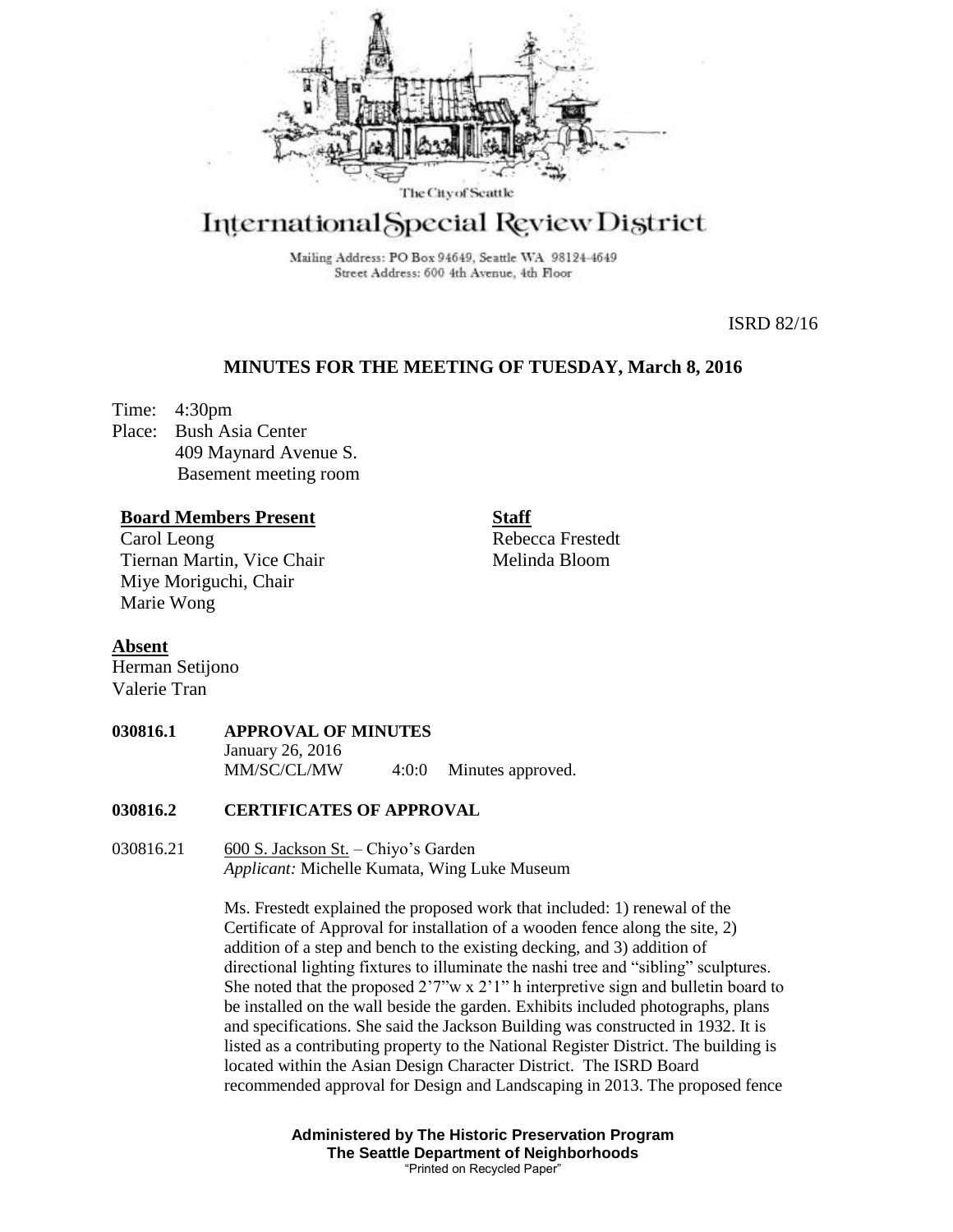and sign location was part of that approval. Since the Certificate of Approval expired after 18 months, a renewal of the proposal is required.

Applicant Comment:

Michelle Kumata, Wing Luke, went over the project scope. She said that they were unable to complete the fence in the first phase of the garden, but now have funding to complete the work in a second phase.

Yuko Kuniki went over the site plan. She explained the plan to replace the existing chain link fence with a metal structure with wood slats. She said that each slat represents the number of Japanese in Seattle at a given point starting in 1893. She said the park will be viewable through separation between the slats. She said the proposed steps will run the whole length. The cedar is the same material as the decking. She said the in ground landscape lighting will light up sculptures. She said the inspiration for the park is Chiyo's diary; the sculptures represent her and her siblings. She said power outlets are provided for events. She said that none of the entrance sequence changes.

Ms. Kumata said a sign will be mounted on the adjacent concrete wall along the alley; it is white powder coat on steel with inkjet letters mounted on 1/8" steel. She said the Pantone color 350 evokes wrapping paper found in the store. She said a protective clear coat that is graffiti resistant will be applied. She said the fence posts will be gray and the slats cedar. She said they eventually will add plants. She described the bulletin board and explained how it will be used. It will be in a locked window and be used for flyers for events in the neighborhood such as Nihonmachi tours and to highlight the story of the garden.

Ms. Kuniki said the sign is like a pocket and recessed into aluminum.

In response to questions about the use of the space, Ms. Kumata explained that the bulletin board will post community events and information. She said the park is locked and is accessed by guided tour. She said it activates the alley.

Mr. Martin said he appreciated the data visualization on the slats. He asked about continuation of data on slats.

Ms. Yuniki said they will continue new slats and population information every 10 years.

Public Comment: There was no public comment.

Board Discussion:

Ms. Moriguchi said it was straightforward.

Action: I move that the International Special Review District Board recommend approval of a Certificate of Approval for design and signage, as proposed.

The Board directs staff to prepare a written recommendation of approval for design and signage based on consideration of the application submittal and Board discussion at the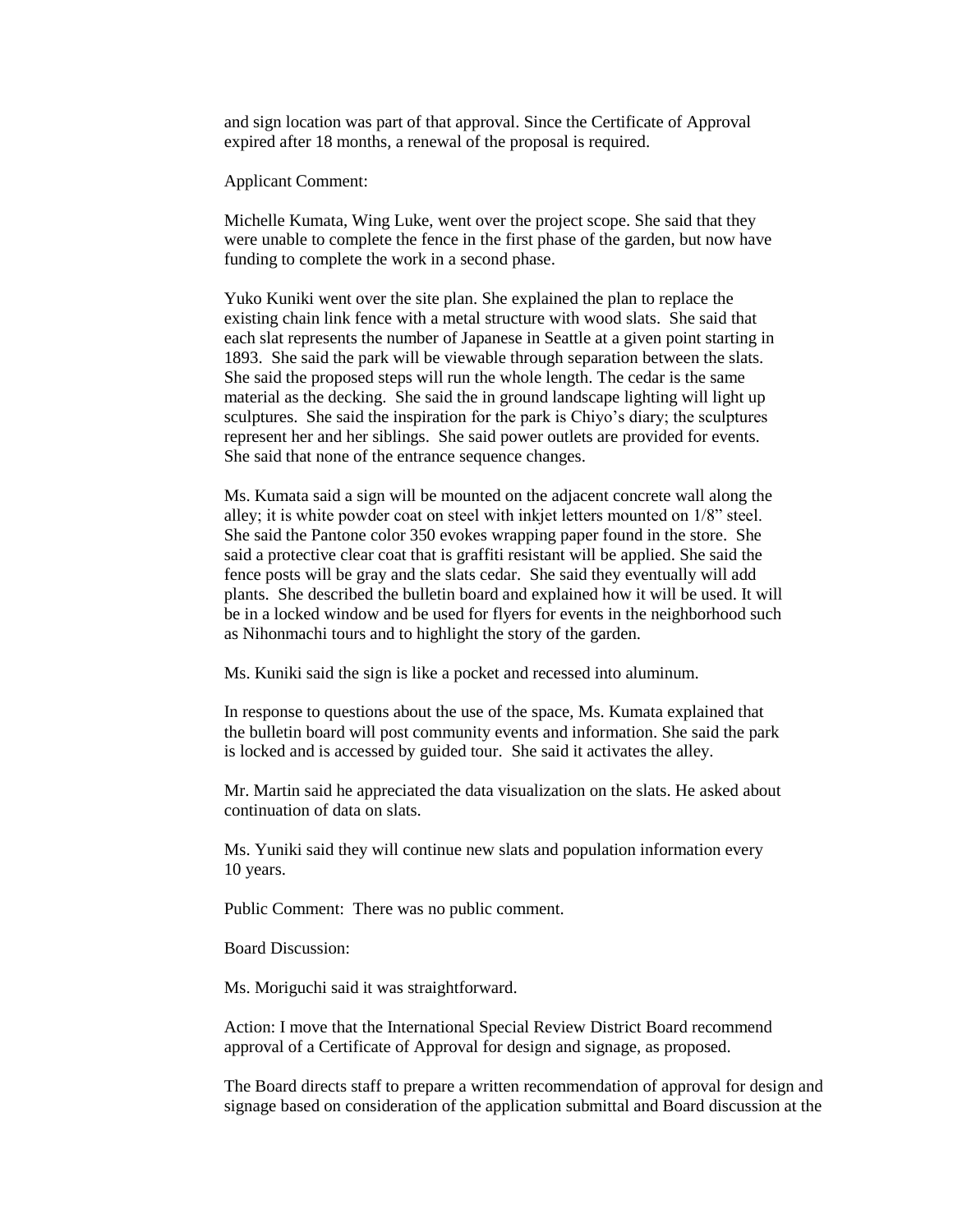March 8, 2016 public meeting, and forward this written recommendation to the Department of Neighborhoods Director.

The proposed design and signage meet the following sections of the **International Special Review District Ordinance and** a**pplicable Design Guidelines:**

#### **SMC 23.66.030 Certificates of Approval – Application, review and appeals**

#### **SMC 23.66.338 - Signs**

#### **Secretary of the Interior's Standards for Rehabilitation**

**#9.** New additions, exterior alterations, or related new construction will not destroy historic materials, features, and spatial relationships that characterize the property. The new work shall be differentiated from the old and will be compatible with the historic materials, features, size, scale and proportion, and massing to protect the integrity of the property and its environment.

**#10.** New additions and adjacent or related new construction will be undertaken in such a manner that, if removed in the future, the essential form and integrity of the historic property and its environment would be unimpaired.

MM/SC/CL/MW 4:0:0 Motion carried.

030816.22 600 5<sup>th</sup> Ave. S. - Uwajimaya *Applicant:* Don Lee, Tako Kyuuban

*Ms. Moriguchi recused herself.*

Ms. Frestedt explained the proposal to install a double-sided blade sign (dimensions: 12"h x 48" w) to be installed under the awning. Uwajimaya Village is a non-contributing property. The northern façade is located within the Asian Design Character District. The ISRD Board recommended approval for use in 2013.

Ms. Frestedt presented the application on behalf of the applicant, who was not in attendance. She added that she did not see any conflicts and that the sign was compatible in placement and size with other signs on the building.

Public Comment: There was no public comment.

Board Discussion:

Board members determined they had enough information to make a decision.

Action: I move that the International Special Review District Board recommend approval of a Certificate of Approval for signage, as proposed.

The Board directs staff to prepare a written recommendation of approval, based on consideration of the application submittal and Board discussion at the March 8, 2016 public meeting, and forward this written recommendation to the Department of Neighborhoods **Director**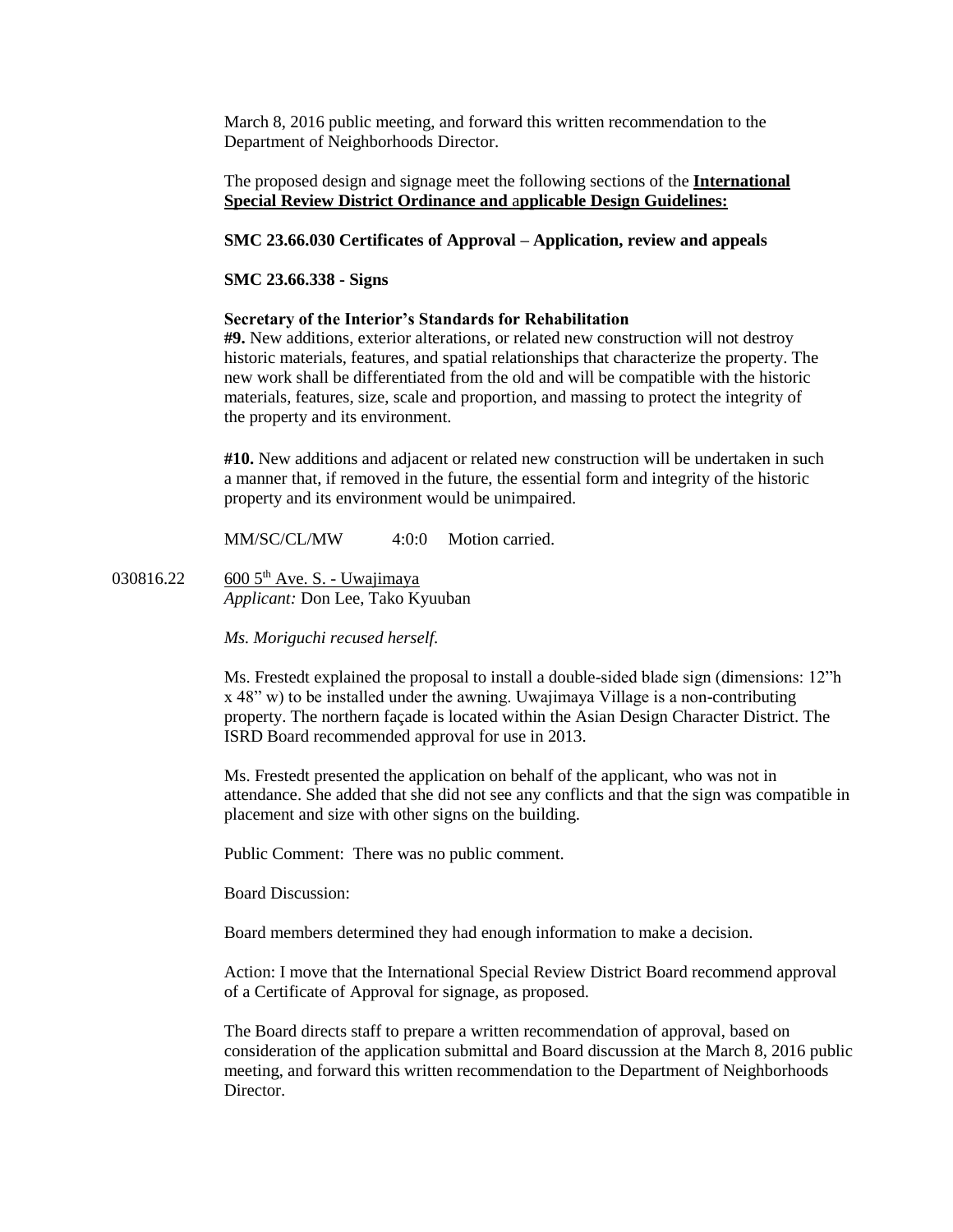This action is based on the **following applicable sections of the International Special Review District Ordinance and District Design Guidelines:** 

**SMC 23.66.030 – Certificates of approval – Application, review and appeals SMC 23.66.338 – Signs**

#### **ISRD Design Guidelines for Signs Secretary of the Interior's Standards #9 and #10**

MM/SC/MW/CL 3:0:1 Motion carried. Ms. Moriguchi recused herself.

030816.23 661 S. Jackson St. – Evergreen Hotel

*Applicant:* NuYing Yang, East/West Massage

Ms. Frestedt explained the request for retroactive approval of window treatments, consisting of black curtains installed behind the transom windows. See attached photographs plans. She said the Evergreen Apartments building was constructed in 1916. It is a contributing building located within the Asian Character Design District. The ISRD Board recommended approval for use and signage in January 2016. That approval included a denial of window treatments that included yellow curtains installed in the transom windows. She said this is a revised proposal.

Applicant Comment:

Nu Ying Yang said they added dark curtains to the transom windows and removed curtains from the lower windows.

Ms. Leong asked if the 50% transparency requirement was met.

The 50% transparency requirement was met with the removal of the lower curtains. It was noted that the desire for window coverings was to control the amount of light into the space to create an atmosphere of relaxed ambience for customers.

Public Comment: There was no public comment.

Board Discussion:

Ms. Moriguchi said that the removal of the curtains within the storefront windows helps the pedestrian experience. She said the dark curtains within the transom windows are not as jarring as the yellow.

Ms. Leong recommended opening up the blinds in front of the door so that it activates the street and sidewalk. She said it wouldn't add a lot of sunlight.

Mr. Martin said that changes made so far are an improvement and noted progress. He said the black is less visually jarring from a pedestrian viewpoint and while curtains in the transom meet the code requirement, the spirit is the desire for openness for activation. He said where possible to have it open – even above 10'. Given the nature of the business and progress made the black curtain is a good compromise.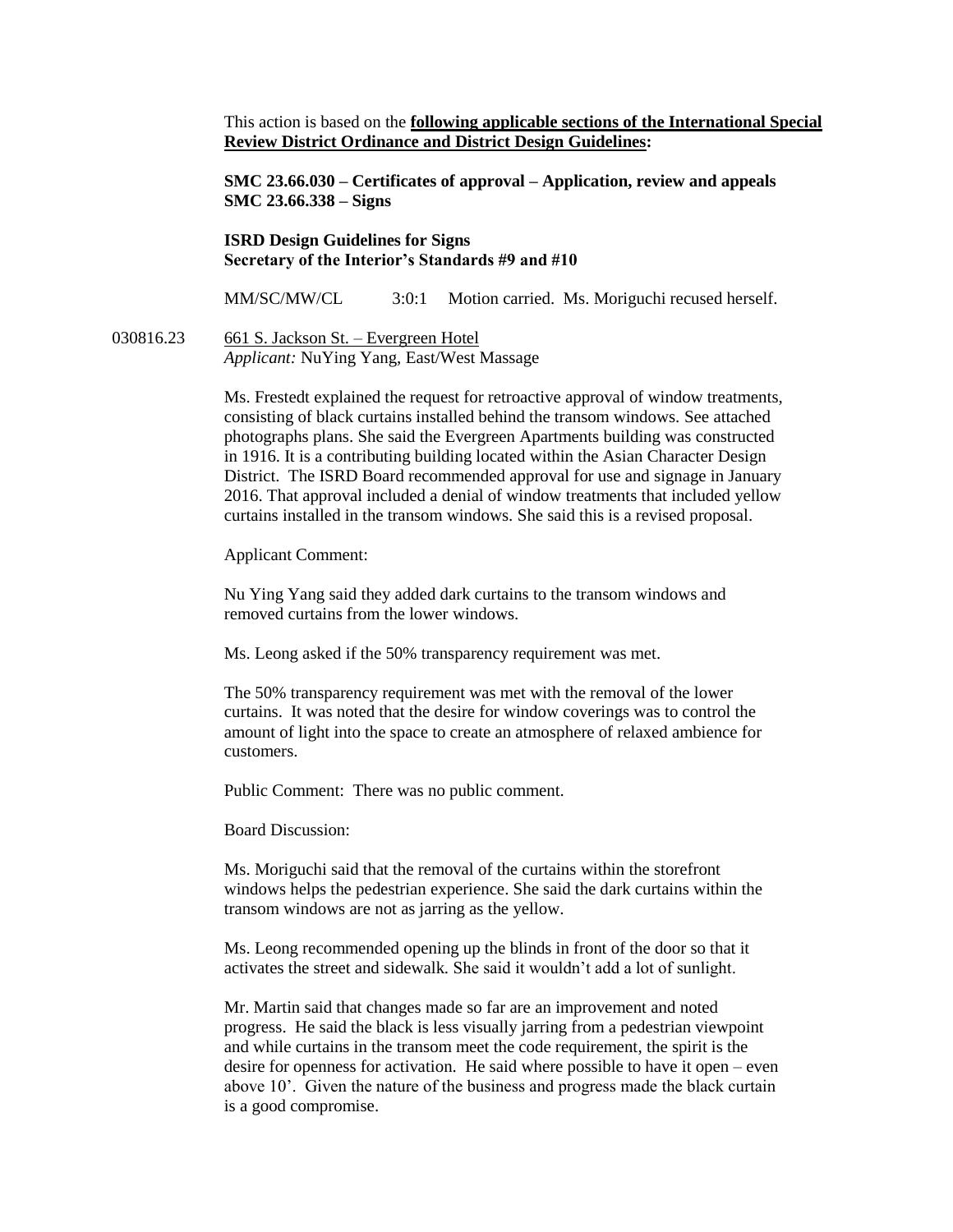Ms. Leong suggested conditioning the motion that the curtains be open during business hours – she said that is required everywhere and is important for consistency.

Action: I move that the International Special Review District Board recommend approval of a Certificate of Approval for design, consisting of black curtains installed within the transom windows with the recommendation that curtains and the blinds on the door are open during business hours to activate pedestrian experience.

The Board directs staff to prepare a written recommendation of approval for design based on consideration of the application submittal and Board discussion at the March 8, 2016 public meeting, and forward this written recommendation to the Department of Neighborhoods Director.

The proposed design meets the following sections of the **International Special Review District Ordinance and** a**pplicable Design Guidelines:**

**SMC 23.66.030 – Certificates of approval – Application, review and appeals SMC 23.66.320 – Permitted uses SMC 23.66.336 – Exterior building finishes**

**Secretary of the Interior's Standard #10**

MM/SC/CL/TM  $4:0:0$  Motion carried.

#### **030816.3 BOARD BRIEFING**

030816.31 Briefing by Brennon Staley, Seattle Office of Planning and Community Development (OPCD) on Housing Affordability and Livable Agenda (HALA) and the proposed Mandatory Housing Affordability (MHA) program and related rezone within portions of the ISRD.

See DON file for detailed PowerPoint.

Brennon Staley, OPCD, explained the broad long range planning throughout the City regards housing affordability and livability.

Seattle Housing reality:

- 3000 people without shelter
- Over 45,000 households pay over half of their income on housing
- Average rent for 1-bedrom apartment has increased 29% in last five years

Mr. Staley said the vision is a multi-pronged approach to deliver more housing choices through shared commitment between developers, residents, businesses and non-profits to support construction and preservation of affordable housing. He said the Housing Affordability and Livability Advisory (HALA) Committee has 28 members, 50+ stakeholders involved in subcommittees, and has received input from community members. The housing action plan was released by the Mayor in 2015; community conversations will take place from 2015 to 2017. He said the goal is to have 50,000 housing units over the next 10 years; 30,000 new market rate units and 20,000 new or preserved affordable housing units.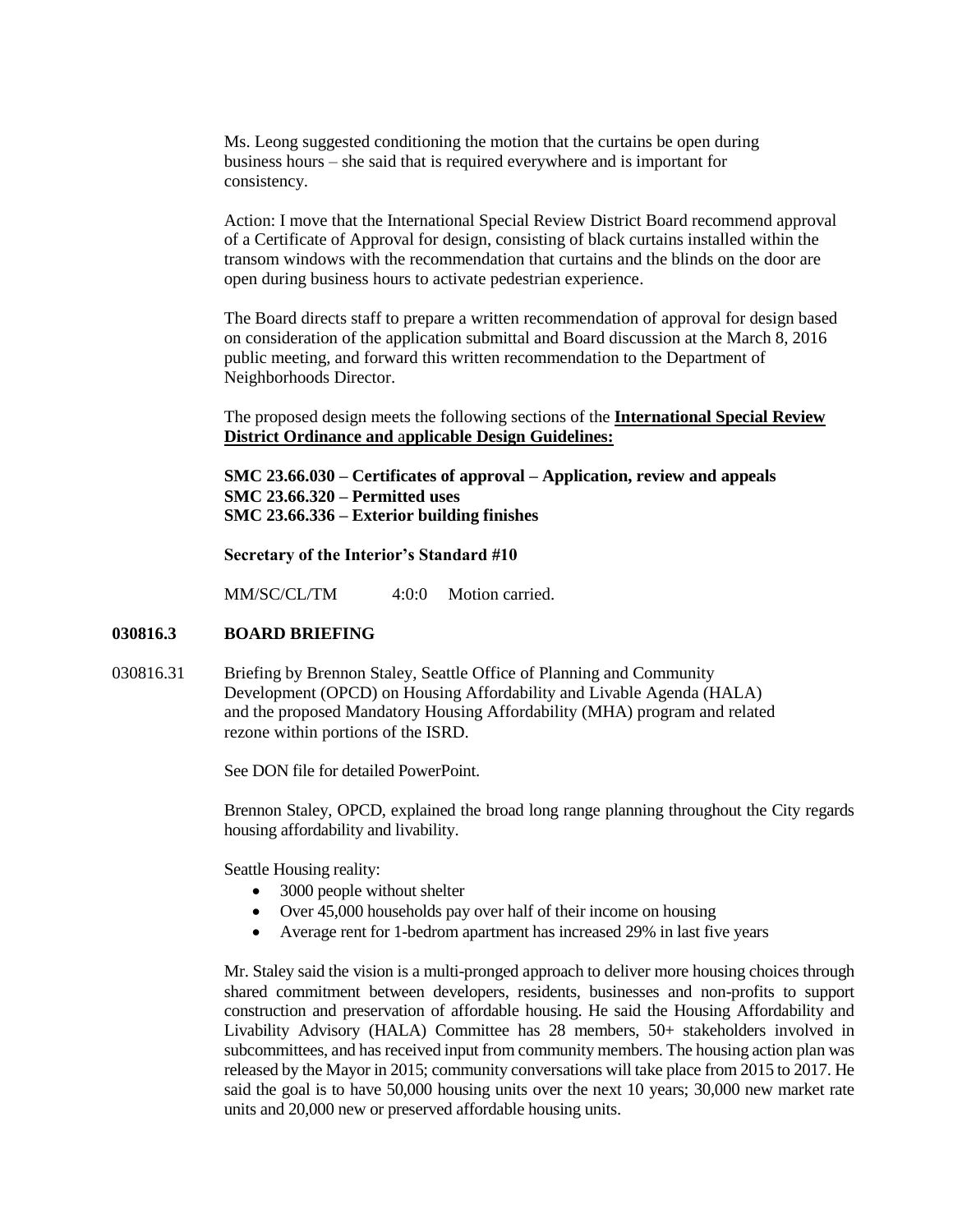Mr. Staley explained that the Mandatory Housing Affordability Program is a new program to create affordable housing units as City grows. All new multi-family residential and commercial development contributes to affordable housing. Provides additional development capacity to offset the cost of these requirements. Utilize state approved approach used by other local cities.

Ms. Moriguchi asked how this fits with the Multi Family Tax Exemption.

Mr. Staley said that either or both programs can be used.

Mr. Martin asked how they would work with developers to get a mix of performance and payment.

Mr. Staley said the key thing is trying to set those so that making sure the requirements are calculated so that people will do a mix of them. He noted use of a revenue model.

Ms. Moriguchi said if you have a mixed-use project that has some retail commercial in it but you are doing performance value for the units above – are you limited to paying for the commercial portion or is there a translation?

Mr. Staley said there is a translation.

Ms. Wong asked if there was any discussion about transitional areas between existing zoning and potential– 125' tall compared to 2-6 story buildings can be dramatic. She asked if transition zones – stepping up has been discussed.

Mr. Staley said that the overall goal is not to fundamentally revisit zoning in areas but to hopefully not have development capacity increased where it is not appropriate and then have limited development capacity increases other ways to keep existing stepping. This is a challenging area – within three blocks it goes from 85' to 400'.

Ms. Moriguchi asked about public comment from this neighborhood.

Mr. Staley said most comments have been about general support and support for exempting National Historic District in Pioneer Square. He said that they have heard from people on different sides. Non-property owners pretty consistently don't want the height. He said there has been some interest in getting more height north of Jackson; some frustration that some projects that have gone in are more than 85' buildings.

Public Comment: There was no public comment.

Ms. Wong asked about attendance at CID HALA meeting. She said she had a ½ dozen students went and said there was low attendance. They wondered why attendance here was so low in comparison to the Wallingford meeting.

Mr. Staley said that there were about 35 people; this doesn't compare to Wallingford where there is organized opposition that is actively recruiting.

Ms. Wong asked if there will be another meeting.